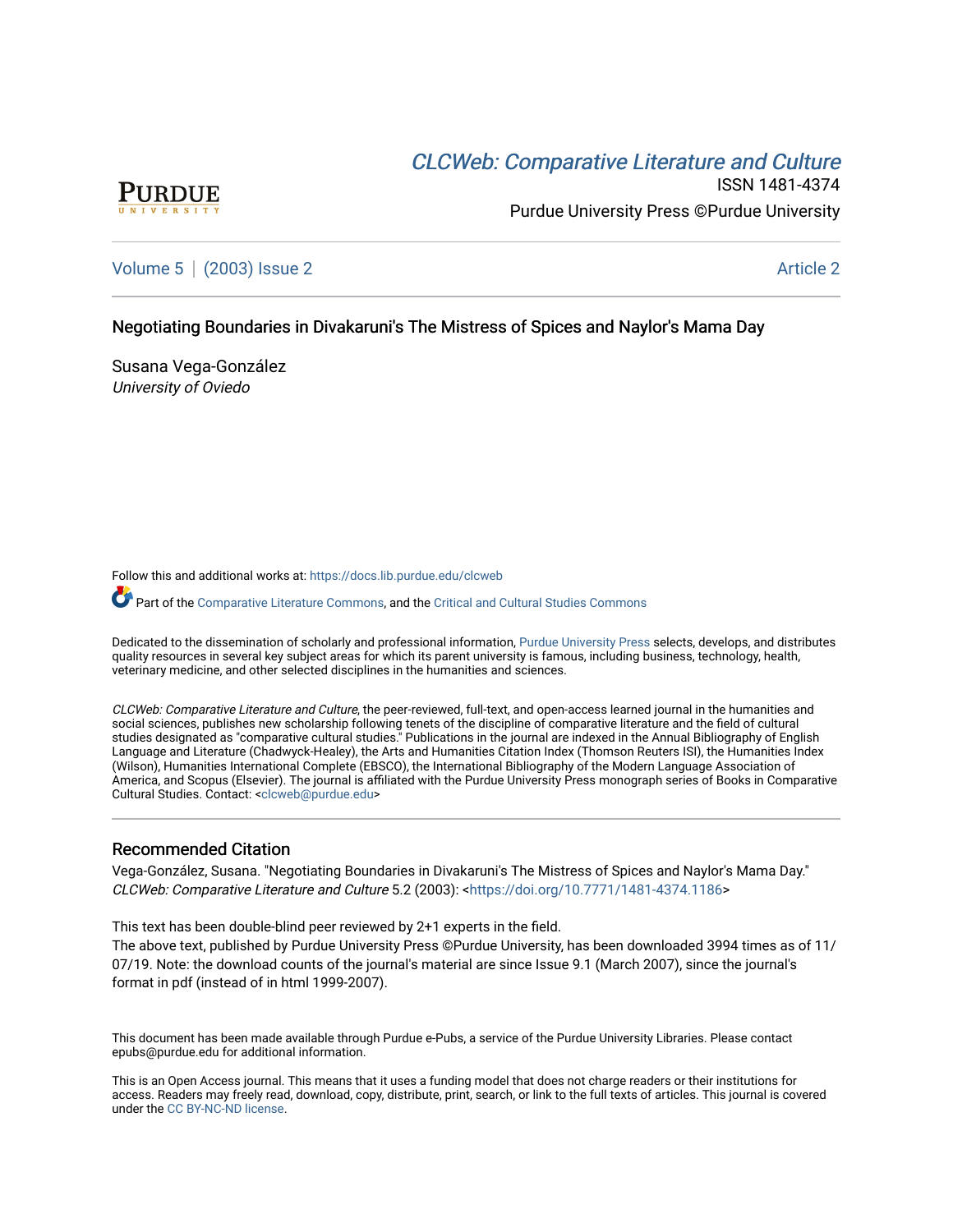**PURDUE** 

UNIVERSITY PRESS <http://www.thepress.purdue.edu>



CLCWeb: Comparative Literature and Culture

ISSN 1481-4374 <http://docs.lib.purdue.edu/clcweb> Purdue University Press ©Purdue University

CLCWeb: Comparative Literature and Culture, the peer-reviewed, full-text, and open-access learned journal in the humanities and social sciences, publishes new scholarship following tenets of the discipline of comparative literature and the field of cultural studies designated as "comparative cultural studies." In addition to the publication of articles, the journal publishes review articles of scholarly books and publishes research material in its Library Series. Publications in the journal are indexed in the Annual Bibliography of English Language and Literature (Chadwyck-Healey), the Arts and Humanities Citation Index (Thomson Reuters ISI), the Humanities Index (Wilson), Humanities International Complete (EBSCO), the International Bibliography of the Modern Language Association of America, and Scopus (Elsevier). The journal is affiliated with the Purdue University Press monograph series of Books in Comparative Cultural Studies. Contact: <clcweb@purdue.edu>

## Volume 5 Issue 2 (June 2003) Article 2 Susana Vega-González,

"Negotiating Boundaries in Divakaruni's The Mistress of Spices and Naylor's Mama Day"

<http://docs.lib.purdue.edu/clcweb/vol5/iss2/2>

Contents of CLCWeb: Comparative Literature and Culture 5.2 (2003) <http://docs.lib.purdue.edu/clcweb/vol5/iss2>

Abstract: In her article, "Negotiating Boundaries in Divakaruni's The Mistress of Spices and Naylor's Mama Day," Susana Vega-González analyzes the intertextual connections between these two novels. In Vega-González's view, the texts discussed transcend their authors' different ethnic and ethnocultural backgrounds and appeal to universalisms found in literature. Vega-González proposes that writing from a bi-cultural perspective, Indian American Chitra B. Divakaruni and African American Gloria Naylor share both content and stylistic features in their acclaimed novels. Their conscious effort to dissolve established boundaries as well as their ethno-cultural legacies leads these authors to a magic realistic approach, an apt means to reflect their own conception of the world and of the act of narration. In Divakaruni's and Naylor's fiction, the interaction between the mythical, the supernatural, and the everyday reality and the interplay between past and present point to the advocacy of a hybridity that negotiates and transcends boundaries. According to Vega-González, reading these two novels we can conclude that, although coming from different ethno-cultural contexts within the common setting of the United States, Naylor and Divakaruni adhere to magical realism as an apt means to synthesize divergent conceptions of the world and to advocate eclectic positions.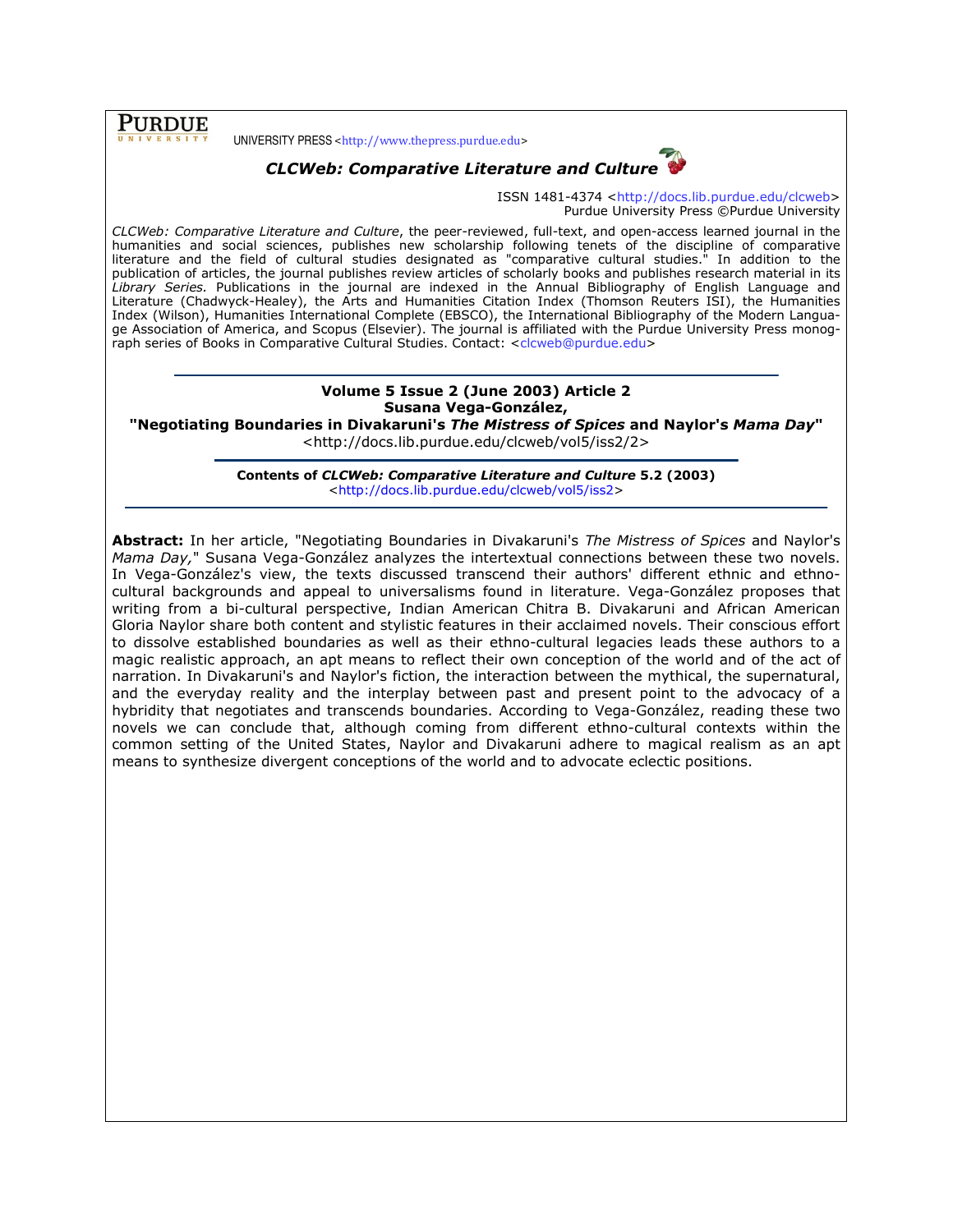Susana Vega-González, "Negotiating Boundaries in Divakaruni's The Mistress of Spices and Naylor's Mama Day" page 2 of 7 CLCWeb: Comparative Literature and Culture 5.2 (2003): <http://docs.lib.purdue.edu/clcweb/vol5/iss2/2>

#### Susana Vega-González

### Negotiating Boundaries in Divakaruni's The Mistress of Spices and Naylor's Mama Day

Despite their different ethno-cultural backgrounds and life experiences, Chitra B. Divakaruni and Gloria Naylor share more than their belonging to the group of so-called "minority" writers in the United States. In two of their most acclaimed novels, The Mistress of Spices (1997) and Mama Day (1988), they venture into the unfathomable world of magic, myth, and fantasy amidst the realism of their daily existence in the "patchwork quilt" that constitute the United States of America (Naylor, Interview with Charles H. Rowell 190). Many other ethnic writers have undoubtedly contributed to the stream of what we could term "ethnic magic realism" in the last decades. As Lynette Carpenter and Wendy K. Kolmar aptly argue, "the seventies and eighties have witnessed ... the reentry of the supernatural into mainstream literature. This is especially true in the case of women writers, and perhaps ascribable in part to the increased publication of women of color by mainstream presses" (9-10). Well-known authors such as African American Toni Morrison and Alice Walker, Native American Louise Erdrich, Asian American Amy Tan and Maxine Hong Kingston have all pushed the boundaries of the real into the beyond. And Divakaruni has clearly acknowledged the influence some of these writers exert on her fiction (see "A Woman's Places" <http://www.theatlantic.com/issues/98apr/index.htm>).

Both Divakaruni and Naylor have acknowledged their intention to transcend consciously the established boundaries of the real and to devote their literature to magic and spirituality. This objective is based on the autobiographic experiences that impregnated their childhood through the tales they heard from their grandparents (see Innes 1). In one of her interviews, Divakaruni answers a question about her use of fantasy in her novel as follows: "A writer should push boundaries, and I wanted to try something new, take risks ... all this risk-taking ... involves bridging barriers, doing away with boundaries: not only boundaries between life and death, the everyday world and the mythic one, but with the thought that perhaps the boundaries we created in our lives are not real. I'm talking about the boundaries that separate communities and people" (see "The Spice of Life"

<http://www.metroactive.com/papers/metro/05.08.97/books-9719.html>). And Toni Morrison makes a similar statement when she argues that: "el uso de la fantasía me permite llegar más lejos, me otorga un mayor espectro de posibilidades. Me permite introducir ciertos interrogantes de orden político, histórico y estético. Gracias a ciertos encantamientos, no me veo constreñida por los límites de lo que se suele denominar realismo. En el mundo poscolonial, lo que para mucha gente es real se reviste de caracteres tan extraños, tan exagerados, que no es posible representarlo adecuadamente por medio de un lenguaje realista" ("La Magia Creativa de Toni Morrison" 5). Divakaruni, for instance, explains how a near-death hospital experience, in which she was "hovering between life and death" triggered her focus on boundaries and how that experience "gave birth to the main character of the book, Tilo, the mistress of spices, who moves back and forth between one existence and another" (see "The Spice of Life" <http://www.metroactive.com/papers/metro/05.08.97/books-9719.html>).

Likewise, Naylor analyzes the genesis of her novel in these terms: "When I got to Mama Day, I wanted to ... write about what I believed. And I believe in the power of love and the power of magic -sometimes I think that they are one and the same. Mama is about the fact that the real basic magic is the unfolding of the human potential and that if we reach inside ourselves we can create miracles" (Interview with Angels Carabi 42). With that similar purpose in mind, both authors produced, with a time difference of nine years, two much-acclaimed novels that share the main parameters of magical realism as well as strong symbolic connections which I explore in this study. Having as a starting point the loaded image of the island and the magic powers that stem from it, these novels fuse fantasy and reality into a hybrid world where neither of them is excluded. Spirituality and the folk beliefs of the ancestors intermingle with the social circumstances of African American and Indian American women, whose experience of involuntary and voluntary immigration into the United States marks their identity. When dealing with magical realism in West African fiction, Brenda Cooper refers to the concept of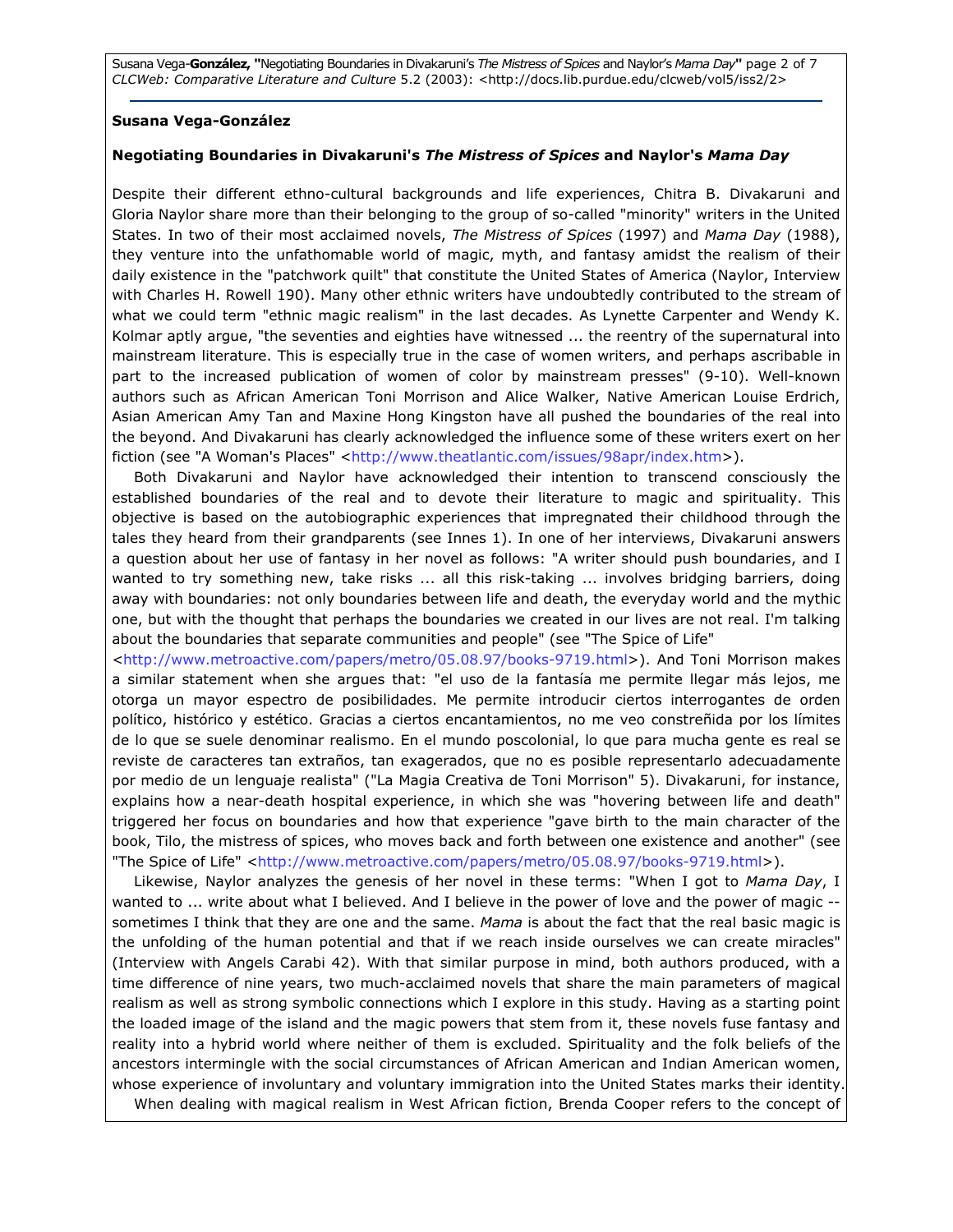Susana Vega-González, "Negotiating Boundaries in Divakaruni's The Mistress of Spices and Naylor's Mama Day" page 3 of 7 CLCWeb: Comparative Literature and Culture 5.2 (2003): <http://docs.lib.purdue.edu/clcweb/vol5/iss2/2>

hybridity as "a fundamental aspect of magical realist writing," together with the idea of transition, change, borders, and ambiguity, concluding that "such zones occur where burgeoning capitalist development mingles with older pre-capitalist modes in postcolonial societies, and where there is the syncretizing of cultures as creolized communities are created" (15). These writers' African American and Indian American ethnicity draws back to their ultimate African and Indian roots (Divakaruni was actually born in Calcutta and lived there for 19 years before immigrating to the United States), which are constantly revisited in their fiction through memory and imagination. In Divakaruni's words, "My imaginative roots are in India, and always will be" (see "A Woman's Places"

<http://www.theatlantic.com/issues/98apr/index.htm>). The opening pages of both novels introduce the reader to an island which, in both cases, turns out to be ruled by an old woman with special powers: Sapphira and the Old One. These women are further connected by the same symbolic images, those of fire and the power of the hands, described in similar terms: "Everybody knows but nobody talks about the legend of Sapphira Wade. A true conjure woman ... She could walk through a lightning storm without being touched; grab a bolt of lightning in the palm of her hand; use the heat of lightning to start the kindling going under her medicine pot ... She turned the moon into salve, the stars into a swaddling cloth, and healed the wounds of every creature ... It ain't about right or wrong, truth or lies; it's about a slave woman who brought a whole new meaning to both them words, soon as you cross over here from beyond the bridge" (Mama Day 3) and "Nights when the Old One climbs the highest point, she is a pillar of burning. Her hands send the thunder-writing across the sky ... On the island and also the waters that touch its roots, her power alone prevails ... It is the hands that call power out of the spices ... Therefore the first thing the Old One examines when the girls come to the island are the hands" (The Mistress of Spices 24, 32).

It is not by chance that both authors decide to set the whole or part of their stories on an island, inasmuch as it constitutes a metaphor of nurturing ancestral connections and a preserved cultural redoubt. Although Naylor's island appears under the fictitious name of Willow Springs, its location indicates that it is one of the Sea Islands off the coast of South Carolina and Georgia, where many elements of the African cultural wealth slaves had brought along across the Middle Passage are still preserved, where past and present, magic and reality interact. As we can see, from the outset of the novel, Naylor puts forward the same ideas of boundary breaking Divakaruni advocates, bridging the gap between extremes and apparent opposites, thus complying with one of the traits of magical realism. Taking a cue from the ancestral Sapphira and the Old One, two more female characters, Mama Day and Tilo (the Mistress of Spices), spread their innate magical powers -- albeit their human limitations -- throughout the narrations. At this point both authors draw on a shared folk belief in their ethnic cultures, according to which the seventh daughter/son of a seventh daughter/son (Mama Day) and a baby born with a caul over her face (Tilo) will have special powers, being able to communicate with the dead and see into the future. After being captured by the pirates who kill her parents, the young Tilo recovers her powers and becomes the queen of pirates. She then decides to go in search of Spices and the island where the Old One lives. On it she is trained to become a true Mistress of Spices and given the choice of any city in the world where she will have to live devoted to the welfare of her fellow Indians with the help of her beloved Spices. Plunging into Shampati's fire, she travels across the ocean on to Oakland, California, where she is reborn Phoenix-like to a completely new life in an old woman's body (Similarly, Sapphira flies in a ball of fire from America to Africa). In a similar manner, Mama Day is another old woman who inherits from her great grandmother Sapphira the wisdom to heal people's ailments with medicinal herbs. Like Tilo, her old body gives away but an uncertain age, "and when you think about it, to show up in one century, make it all the way through the next, and have a toe inching over into the one approaching is about as close to eternity anybody can come" (Mama Day 6-7). As we can infer so far, in this two characters coalesce a series of opposites in a symbolic undoing of boundaries: young/old, human/otherworldly, life/death.

A further characteristic of magical realism that applies to the texts discussed here is the absence of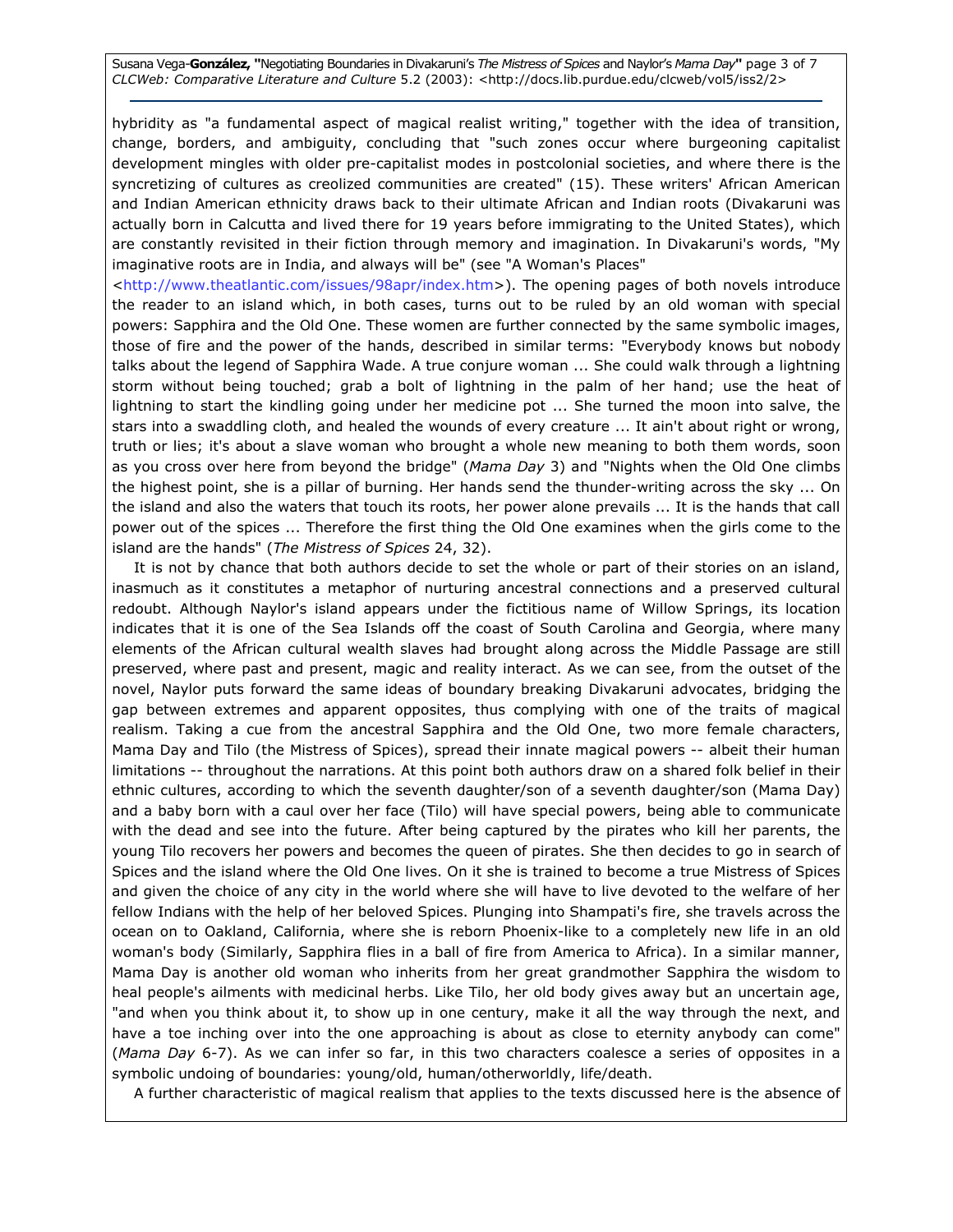Susana Vega-González, "Negotiating Boundaries in Divakaruni's The Mistress of Spices and Naylor's Mama Day" page 4 of 7 CLCWeb: Comparative Literature and Culture 5.2 (2003): <http://docs.lib.purdue.edu/clcweb/vol5/iss2/2>

a linear narration. Instead, a temporal circularity and frequent flashbacks and flashforwards uniting past and present are characteristics of the narratives at hand. Naylor forces the limits of time even further, as her novel starts in a hypothetical future in the year 1999, moving then backwards into the past so that two deceased characters can re-member it. Similarly, both islands play into the deceits of time, since "time took on a different meaning on that place" (The Mistress of Spices 54), "living in a place like Willow Springs, it's sorta easy to forget about time" (Mama Day 160), and "time definitely stands still in Willow Springs" (Mama Day 165). This temporal dislocation is enhanced by the occasional suspension of time, as it happens in The Mistress of Spices when Tilo's lover begins to tell her his lifestory just to leave it incomplete and continue several pages later on (171, 212). Apart from the aforementioned characteristics, folklore, myths, and legends are essential components of magic realist fiction (on the characteristics of magic realist fiction, see, e.g., Ricci Della Grisa 82-83). In their specific brand of magic realist venture, Divakaruni and Naylor embellish their narratives with the old legends of the conjure women Sapphira/The Old One and the fire of Shampati, "bird of myth and memory," into whose flames the disciples of the Old One must plunge to reach a new land where they can fulfill their mission of salvation (The Mistress of Spices 58). Similar to Gabriel GarcMN uez's flying carpets in One Hundred Years of Solitude, the motif of flying so often present in magic realist works, is included in both novels (see also the novel Song of Solomon, where African American author Toni Morrison elaborates on the myth of the flying Africans through the final flight into the air of the protagonist, Milkman Dead). If Tilo is supposed to "fly" into American lands with the aid of the mythical bird across the ocean, Sapphira undergoes a reversed journey flying back to Africa wrapped in a ball of fire. Moreover, both women appear connected especially and meaningfully to the spice of ginger: "And from the folds of her clothing she [Old One] removed it and placed it on my tongue, a slice of ginger root, wild island ada to give my heart steadfastness, to keep me strong in my vows." / "Hot prick of ginger, you were the last taste on my tongue when I stepped into the heart of Shampati's fire" / "And when I woke in America on a bed of ash, an age later or was it only a breath, the store already hardening its protective shell around me, the spices on their shelves meticulous and waiting, you were the first taste, ginger, gritty and golden in my throat" (The Mistress of Spices 60-61).

Ginger also seems to be Sapphira Wade's identifying spice since several times throughout the novel she too is related to the taste of ginger. According to legend, Sapphira had killed her master and lover, Bascombe Wade, not before making sure that he would free all slaves on the island: "And what took him that high was his belief in right, while what buried him in the ground was the lingering taste of ginger from the lips of a woman (Mama Day 308). The islanders show their gratitude to their ancestor celebrating the festivity of Candle Walk by walking along the path their conjurer had followed in her flight; for this commemorating walk, they take lit candles, food and ginger to help her lingering spirit carry out her journey: "ginger seems to symbolize the freedom and power that culminated in her flight" (Fils-Aime 29). Although in Divakaruni's The Mistress of Spices there is a great variety of spices -- each of which introduces the different chapters of the book -- the spice ginger represents the hinge between India and America, the last and first taste of her dual selfhood. Interestingly enough, it is the spice of ginger that represents the middle of the book, as out of its fifteen chapters, ginger introduces chapter seven, standing therefore in between the two ends. And ginger is the spice the protagonist invokes the first time she decides to leave the shell of her store to step into "America" (133). Also, ginger is one of the medicinal plants usually employed by healers like Sapphira, Old One, or Pilate and Circe in Toni Morrison's Song of Solomon and who are associated with its characteristic taste or smell. Its healing quality and beneficial properties on the cardiovascular system are suggested indirectly in The Mistress of Spices and are shown clearly in Mama Day, where Tilo invokes its assistance with the words "may your bright burning course up my sluggish veins" (133). For her, ginger represents the power of strength and determination and this is why, before her journey, Tilo is offered this herb, "to give my heart steadfastness, to keep me strong in my vows" (The Mistress of Spices 60). In Naylor's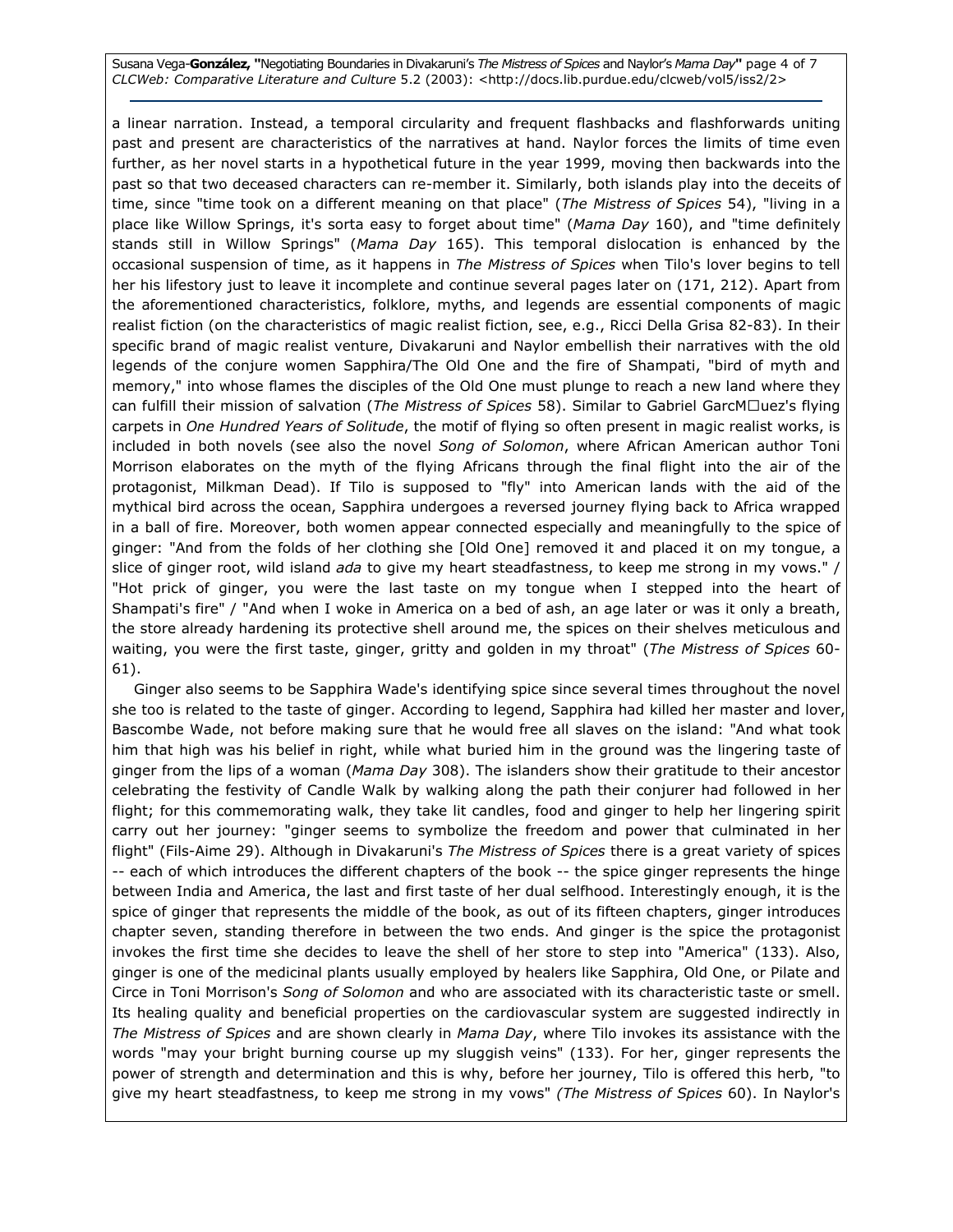Susana Vega-González, "Negotiating Boundaries in Divakaruni's The Mistress of Spices and Naylor's Mama Day" page 5 of 7 CLCWeb: Comparative Literature and Culture 5.2 (2003): <http://docs.lib.purdue.edu/clcweb/vol5/iss2/2>

novel we can read how from the tomb of Bascombe Wade grow heart-shaped wild ginger leaves that enclose the ancestral magic and the history of Willow Springs (Mama Day 206). When Mama Day's rational and sceptical son-in-law, George, bends down to read the inscription on the tombstone, the "heart-shaped ginger leaves twine around his knuckles, as if they were pulling him in closer to listen, willing to hold him there until he does" (Mama Day 207). Had George listened to the voices from "the other place," had he opened up his empiricist horizons, he would not have suffered the heart attack that took his life away. Holly W. Fils-Aime concludes in her study that "Ginger is the key to traditional beliefs about healing and transcendence that stymie Western rationalism ... the characters associated with the spice and its curative force are also powerful practitioners of the magic that can hurt or heal and give freedom to fly. Ginger itself is inextricably associated with life: as a stimulant for the heart, it serves to counteract some of the evil at large in the world" (32).

The clash between two contending worldviews, the rational and the spiritual, unites both novels. Both authors put forward the idea that there is certainly a need to make room for diversity and to be ready to accept contradictions, which might turn out to be complementary instead of excluding. While in Mama Day this clash is represented by the rational mentality of George Andrews in his capitalist Western surrounding and the magic of Mama Day's island, in The Mistress of Spices it is embodied in Tilo herself who, being aware of her responsibilities as a "Mistress of Spices" experiences, however, a mounting need to indulge in passionate love to the point that "The Mistress of Spices becomes a novel about choosing between a life of special powers and one of ordinary love and compassion" (Guy 20). The love story between Tilo and Native Americana Raven adds up to the atmosphere of ethnic diversity that the author wanted to create in her first novel: "I extended my subject matter from dealing exclusively with the Indian-American community to include three other ethnic groups living in the inner city" (see "The Spice of Life"). Whereas the love story between Cocoa and George in Mama Day revolves mainly around the dichotomy between the magic of conjuring on the one hand and rationalism and scientific empiricism on the other, the love story between Tilo and Raven in The Mistress of Spices is marked by the choice Tilo has to make not between the rational and the spiritual world -- Raven is also associated with the supernatural and the special powers passed down from his ancestors -- but between the isolated microcosm of the spices, with its strict rules of obedience which preclude Tilo's own complete freedom as a woman and, on the other end, the ordinary human life of an immigrant woman who can carve her own identity progressively and reinvent herself.

As a Mistress of Spices, Tilo has to follow certain rules according to which she cannot pursue her own happiness but that of others; she is not allowed to fall in love with a man, not even leave her store under any circumstances. However, her personality has always been characterized by rebelliousness, as the Old One soon notices: "You've been nothing but trouble ever since you came, rule-breaker. I should have thrown you out at our first meeting itself" (The Mistress of Spices 44). Her foray out of the store into the streets of "America," her love for Raven, and her looking into a mirror - an object also forbidden to Mistresses -- prove her rebel spirit. Throughout the novel we can see the constant inner struggle she has in this respect and the feeling of guilt that haunts her for her disobedience. Her mission to watch over the well-being of her Indian customers is carried out satisfactorily as she helps to solve generational and cultural problems that arise between the generation of immigrants and their US-born descendants; she also saves a battered woman from the tyranny of her husband and, finally, she deals with the racial violence suffered by another one of her customers. But Tilo does not want to renounce her human right to love and be loved. At the end of the novel, Tilo's dilemma is resolved happily: her decision to leave Raven behind for the sake of the Spices and their magic is however encountered by his lover's determination to stay by her side: "Good-bye Raven. Every cell in my body cries out to stay but I must leave, for in the end some things are more important than one's own joy," and Raven's reply is "Wait ... Then I guess I'll have to come too" (The Mistress of Spices 336). Thus Tilo is born to a new life as an ordinary human being since her choice of corresponding Raven far exceeds the rules she was supposed to abide by. Nonetheless, we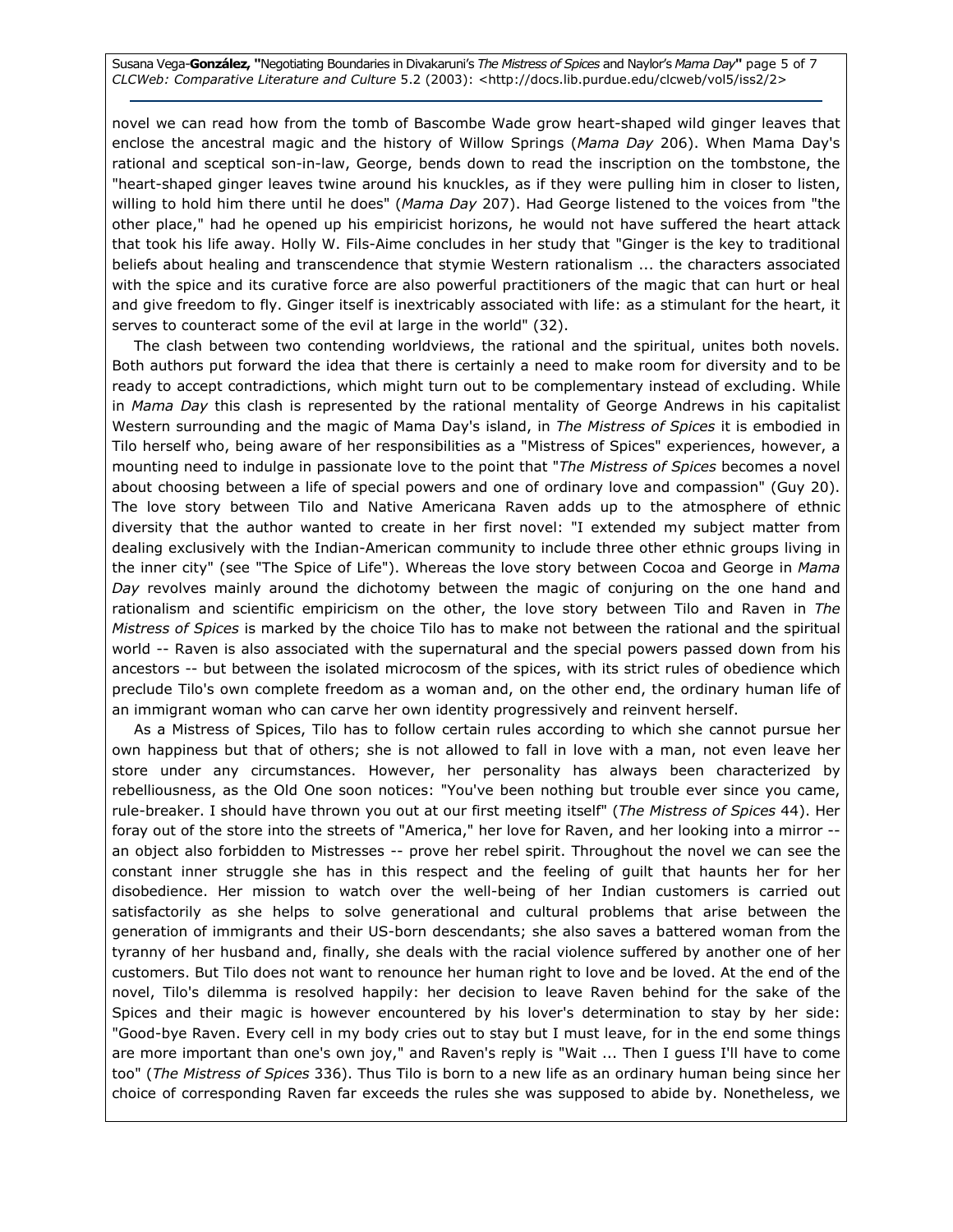Susana Vega-González, "Negotiating Boundaries in Divakaruni's The Mistress of Spices and Naylor's Mama Day" page 6 of 7 CLCWeb: Comparative Literature and Culture 5.2 (2003): <http://docs.lib.purdue.edu/clcweb/vol5/iss2/2>

should not rush into simplistic conclusions that make our Western minds celebrate the triumph of realism over magic. While in Mama Day George Andrews is unable to see beyond what his eyes can perceive, to accept the possibility of magic, hence bringing destruction upon himself, Tilo in The Mistress of Spices does not reject the supernatural but inflexible barriers and rules which, moreover, hinder her freedom to evolve as a person, even if they come from the other world. Tilo's acceptance of Raven, despite the anger this produces in the Spices, implies her disagreement with an enclosed world ruled by exclusion and static laws, as it is the case of the spice store and the magic realm behind it. The first thing she does immediately after confirming her relationship with Raven is to change her name, an act which significantly represents the complexity of her identity or, as Deepika Bahri says about a character by another Indian American author, "her sense that as a woman and an immigrant, her identity is constantly in negotiation" (149): "Now you must help me find a new name. My Tilo life is over, and with it that way of calling myself ... [a name] that spans my land and yours, India and America, for I belong to both now" (The Mistress of Spices 337). Like many other immigrants, Tilo's identity is composed by an Indian part and an American part; it is, in other words, "a transnational hybridized identity" (Bahri 152). Furthermore, the meaning of her new name, Maya, is highly relevant at this stage. Phonetically resembling the word "magic," this name means "illusion, spell, enchantment, the power that keeps this imperfect world going day after day" (The Mistress of Spices 338). The idea of hybridity with which we started this essay is clearly connected to this newly acquired name. Maya was the mother of Buddha (Walker 626) and one of the principles of Buddhist logic "allows one to confront and explain the ambiguities inherent in language and concepts. Indeed, Buddhists would argue that existence is like a flow of eternal becoming since what we understand as reality is kinetic" (Bahri 140).

From the analysis of these two novels we can conclude that, although coming from different ethnic groups within the common setting of the United States, Naylor and Divakaruni adhere to magical realism as a means to synthesize divergent conceptions of the world and to advocate eclectic positions. In Brenda Cooper's words, "Magical realism attempts to capture reality by way of a depiction of life's many dimensions, seen and unseen, visible and invisible, rational and mysterious. In the process, such writers walk a political tightrope between capturing this reality and providing precisely the exotic escape from reality desired by some of their Western readership" (32): Divakaruni's and Naylor's texts manifest these characteristics to a high level and provide their readers with both entertainment value and engaged socio-cultural authorship. At the same time, the use of the supernatural in this genre of fiction does not preclude the authors' dealing with social everyday problems of their communities and the difficult historical circumstances they had to live, marked by slavery and immigration and the adaptation to a too often hostile society. A Further importance is the autobiographical backdrop of the texts' genesis, namely that Divakaruni and Naylor pay tribute to their ancestors and their childhood cultures. In these texts, past and present are intertwined and from both nurtures a person's identity. Although apparently Maya seems to dismiss her Indian spiritual past, by choosing such a name she is still holding on to a part of it. As we can read in Mama Day, "Home. It's being new and old all rolled into one ... Knowing that as long as the old survives, you can keep changing as much as you want without the nightmare of waking up to a total stranger" (49).

#### Works Cited

Bahri, Deepika. "Always Becoming: Narratives of Nation and Self in Bharati Mukherjee's Jasmine." Women, America, and Movement: Narratives of Relocation. Ed. Susan L. Roberson. Columbia: U of Missouri P, 1998. 137-54.

Carpenter, Lynette, and Wendy K. Kolmar, eds. Haunting the House of Fiction: Feminist Perspectives on Ghost Stories by American Women. Knoxville: U of Tennessee P, 1991.

Cooper, Brenda. Magical Realism in West African Fiction. London: Routledge, 1998.

Divakaruni, Chitra B. The Mistress of Spices. New York: Anchor Books, 1997.

Divakaruni, Chitra B. "The Spice of Life." Interview with Morton Marcus. Metro (8 May 1997): <http://www.metroactive.com/papers/metro/05.08.97/books-9719.html>.

Divakaruni, Chitra B. "A Woman's Places." An Atlantic Unbound Interview with Chitra B. Divakaruni. The Atlantic Monthly 281.4 (9 April 1998): <http://www.theatlantic.com/issues/98apr/index.htm>.